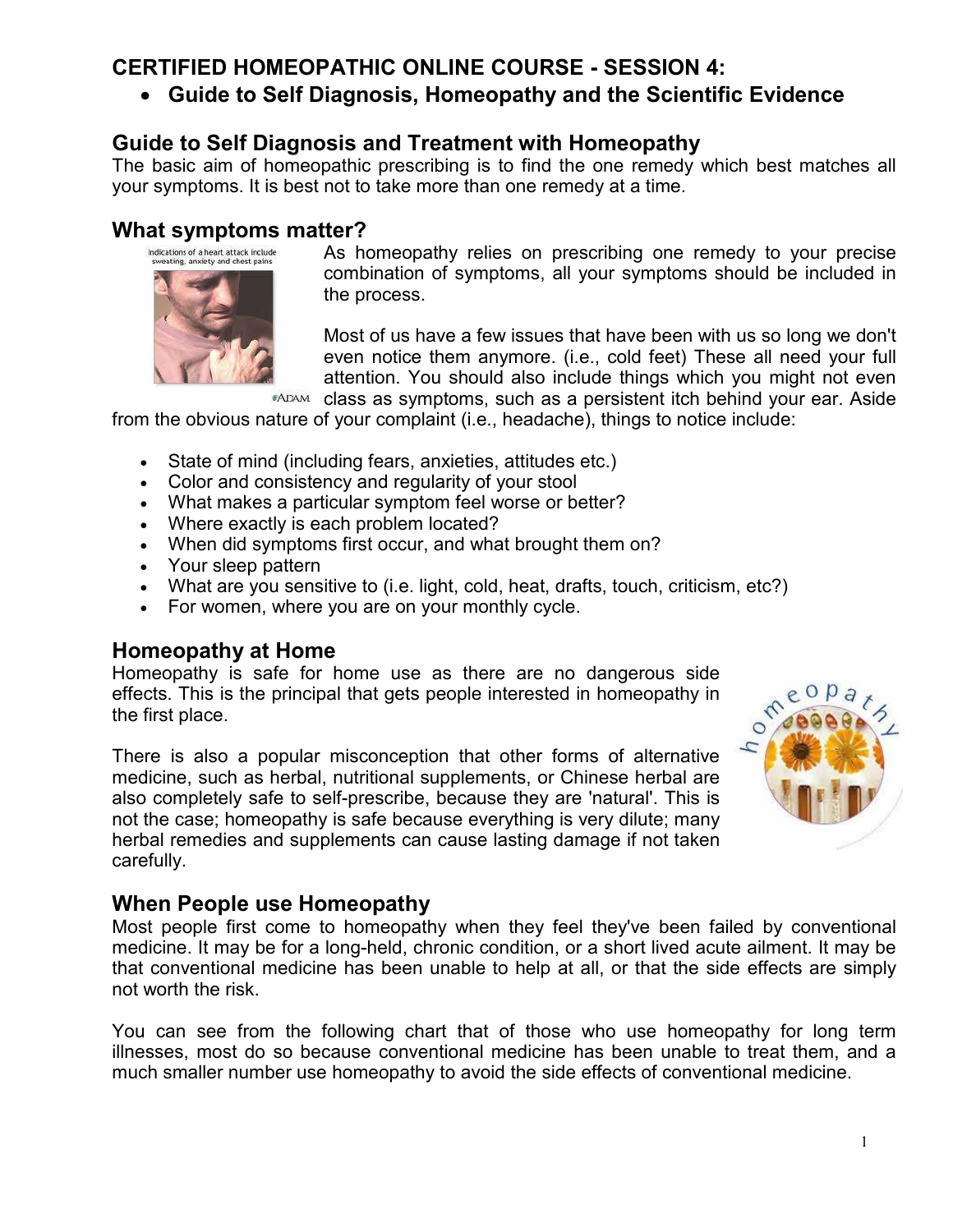The following chart was from a survey in September 2003:

#### **For what do you most often use Homeopathy?**

Long term illnesses which conventional medicine has been unable to treat 29%

Long term illnesses which conventional medicine is able to treat, but 16%<br>with major side effects

Long term illnesses which conventional medicine is able to treat, with no side effects 12%

Minor short term illnesses 39%

I've not yet used it a set of the set of the set of the set of the set of the set of the set of the set of the set of the set of the set of the set of the set of the set of the set of the set of the set of the set of the s

## **Use in the United States**

According to the 2007 National Health Interview Survey, which included a comprehensive survey of complementary and alternative medicine (CAM) use by Americans, an estimated 3.9 million U.S. adults and approximately 900,000 children used homeopathy in the previous year. People use homeopathy for a range of health concerns, from wellness and prevention, to the treatment of diseases and conditions such as allergies, asthma, chronic fatigue syndrome, depression, digestive disorders, ear infections, headaches, and skin rashes.

## **Long Term and Short Term - Chronic and Acute**



Long term (chronic) illnesses are deeper rooted than short term (acute) illnesses, and are consequently more difficult to treat successfully at home - normally guidance from a homeopath should be sought.

Short term illnesses can be treated much more successfully at home, by a layperson.

And finally, as you become more confident at treating conditions at home, don't get overconfident. Stopping prescribed medication without first consulting a physician can endanger your health. If symptoms persist, always seek professional medical attention. Bear in mind that even minor symptoms can be a sign of a more serious underlying condition, and a timely diagnosis by your doctor could save your life.

### **Homeopathic Combination Remedies and Single Remedies**

In recent years, Homeopathic remedies have been sold increasingly as combinations. A group of remedies, effective in tackling say, anxiety, in a range of people are combined on a single pill. This is in contrast to the principals of classical homeopathy.

This practice has been met with mixed opinions in the homeopathic community. What is generally agreed is that combination remedies may work for you, but you have a much greater chance of success if you use single remedies, chosen for your specific ailments, as the other remedies contained along with the right one may complicate a condition, or prevent the right remedy from working.

Even the makers of combination remedies add the caveat that single remedies are more effective, where the right remedy can be prescribed.

The strength of combination remedies is certainly the convenience with which remedies can be prescribed; if it says *headache* on the box, then that's what it's for.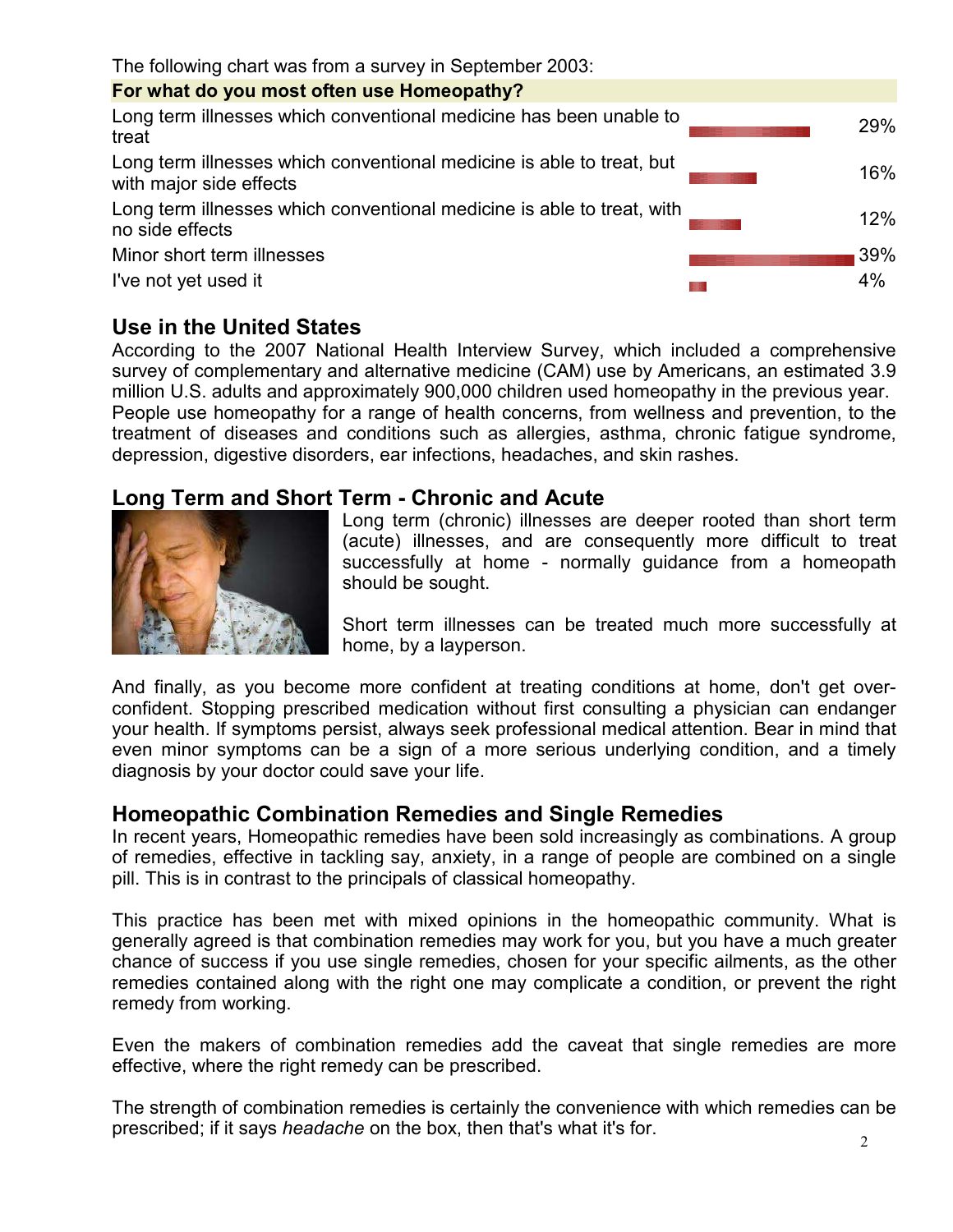# **Regulation of Homeopathic Treatments**

Homeopathic remedies are prepared according to the guidelines of the *Homeopathic Pharmacopeia of the United States (HPUS)*, which was written into law in the Federal Food, Drug, and Cosmetic Act in 1938. Homeopathic remedies are regulated in the same manner as nonprescription, over-the-counter (OTC) drugs. However, because homeopathic products contain little or no active ingredients, they do not have to undergo the same safety and efficacy testing as prescription and new OTC drugs.

The U.S. Food and Drug Administration (FDA) do require that homeopathic remedies meet certain legal standards for strength, purity, and packaging. The labels on the remedies must include at least one major indication (i.e., medical problem to be treated), a list of ingredients, the dilution, and safety instructions. In addition, if a homeopathic remedy claims to treat a serious disease such as cancer, it needs to be sold by prescription. Only products for selflimiting conditions (minor health problems like a cold or headache that go away on their own) can be sold without a prescription.

### **Homeopathy and the Scientific Evidence**

Instead of presenting any evidence for or against homeopathy, we'll take a look at the types of studies available, and their relevance.

## **Studies Based on Theories of How Homeopathy Works**

It is true that nobody knows exactly how homeopathy works. There are many theories, based



on sub atomic vibration, the memory of water and so on, but these remain theories. Research has been conducted which attempts to prove or disprove these theories, which can only be a good thing.

Unfortunately though, the conclusions drawn from such research occasionally step well beyond the evidence and say that because *one theory* of how homeopathy *might* work is flawed, homeopathy itself can't work at all. All it really proves is that the particular theory of how homeopathy might work is

incorrect, it doesn't prove or disprove homeopathy at all.

This is obvious and would scarcely need mentioning, except that some such trials, such as the BBC Horizon experiment, have received an undue amount of publicity.

## **Studies Based on Clinical Trials**

The only type of trial that can be taken into consideration are clinical trials, where volunteers with a particular ailment have been given homeopathic remedies for that ailment. However, there are two caveats with this type of experiment:

#### 1. **"One size fits all" Approach**

Homeopathy is highly individualized, and the same remedy given to a number of different people will not work in all cases. Homeopaths know this and give specific remedies based on individual symptoms. For example, the homeopathic remedy for a common cold would depend on:

- $\circ$  the type of headache pain (sharp, pounding, etc),
- o where the headache hurt most
- $\circ$  type of sore throat
- $\circ$  what can you do to relieve / worsen symptoms (i.e., better hot, better cold,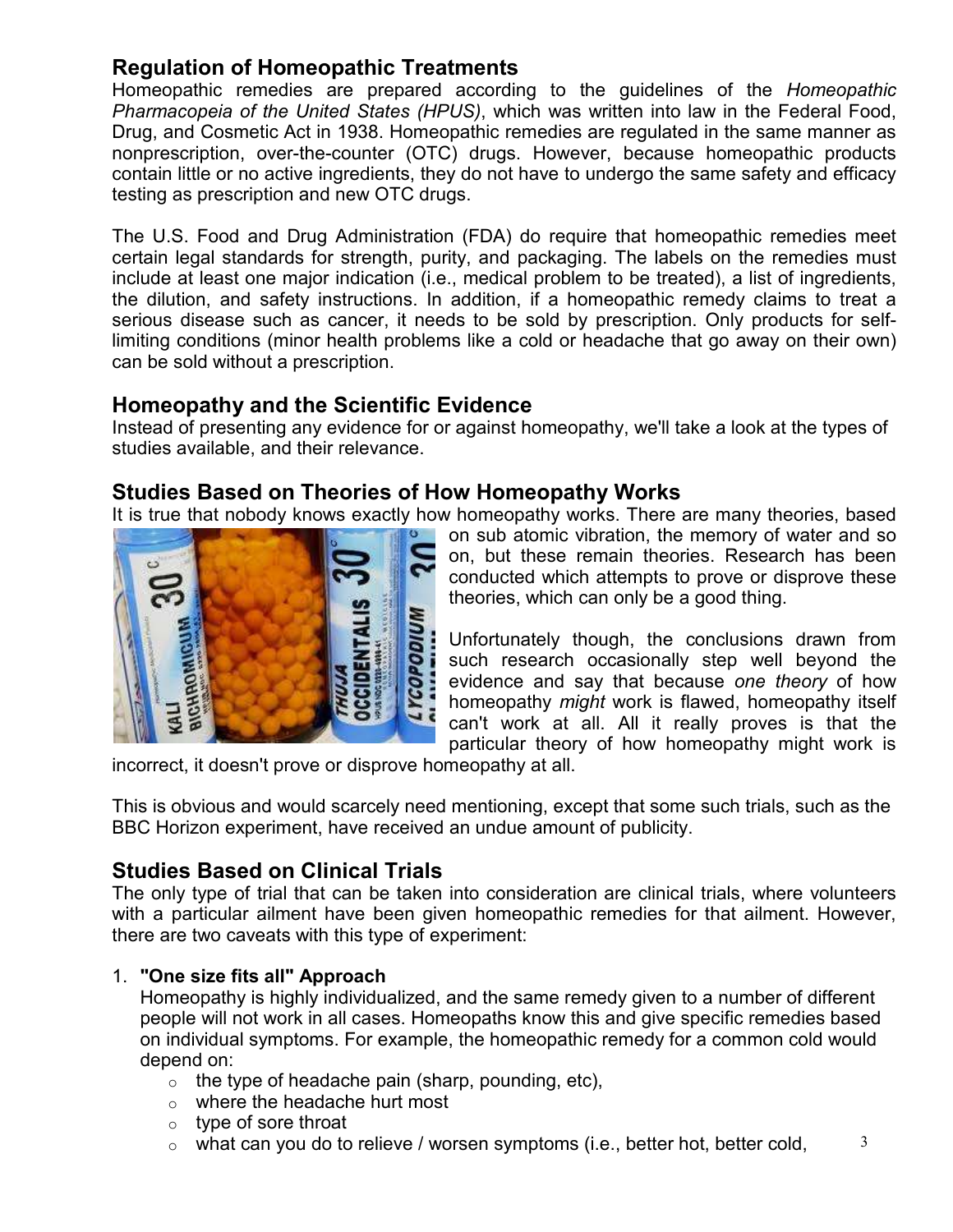worse in open air, etc)

- $\circ$  sound of cough
- $\circ$  color and severity of nasal discharges
- $\circ$  what started it all in the first place (i.e., cold feet, cold wind, etc?)
- o etc, etc

Many studies are based on giving the same remedy to all patients in the study, in the allopathic manner, and are therefore not truly homeopathic.

#### 2. **Double Blind Placebo Trials**

Double Blind Placebo Trials are the holy grail of conventional medicine testing. For those not familiar with the term, *placebo trials* mean that half the volunteers are taking empty pills, and half are taking homeopathic remedies. *Double Blind* means that neither the patient, nor the practitioners know whether or not the patient is being given a genuine homeopathic remedy, or a placebo pill.

The advantage of the person giving the remedies not knowing whether or not they are giving placebo pills is that there is no way of them subtly (and probably unintentionally) influencing the outcome, by, for example, being more attentive to those taking the genuine remedy.

However, hitting upon the right remedy can take a few attempts, and in a course of treatment, a homeopath may try several remedies, and several potencies, not just the one remedy normally given in double blind trials. This is not to fault double blind placebo trials categorically, but simply to say that, for the most part, they have not been carried out in a way which could be expected to show positive results.

### **Controversy**

In general, the trials which have found homeopathy effective have been where patients have consulted homeopaths on an individual basis, and the homeopath has been free to vary remedies as they see fit. There are obviously logistical limits to experimenting in this way, and only smaller scale trials have been undertaken in this way; however, opponents of homeopathy have argued that only the large scale trials are statistically valid. The debate rumbles on.

## **Why Placebo?**

You may be wondering why all the notable trials of homeopathy compare it to a placebo. This is because an empty 'placebo' pill has been proven to be beneficial in treating many conditions. For example, see the following article on CNN on pages 5-6. It is worth noting that at least homeopathy has never been proven worse than placebo, unlike conventional medicines, such as Seroxat - the anti-depressant that lead to suicides.

As any academic will tell you, science is not a realm where anything is known for certain, nor even where there is always agreement as to what is likely. "Wisest is he who knows he does not know." People have their own dogmatically held opinions in science as much as in religion. To form your own, the only way is to look through all the research for yourself. Try Google.

**Footnote:** There have been a few articles in The Lancet lately, following a controversial metastudy with findings against homeopathy. This article answers the charges made against homeopathy research. You may also be interested in another paper (by the same author): Hormesis, epitaxy, the structure of liquid water, and the science of homeopathy.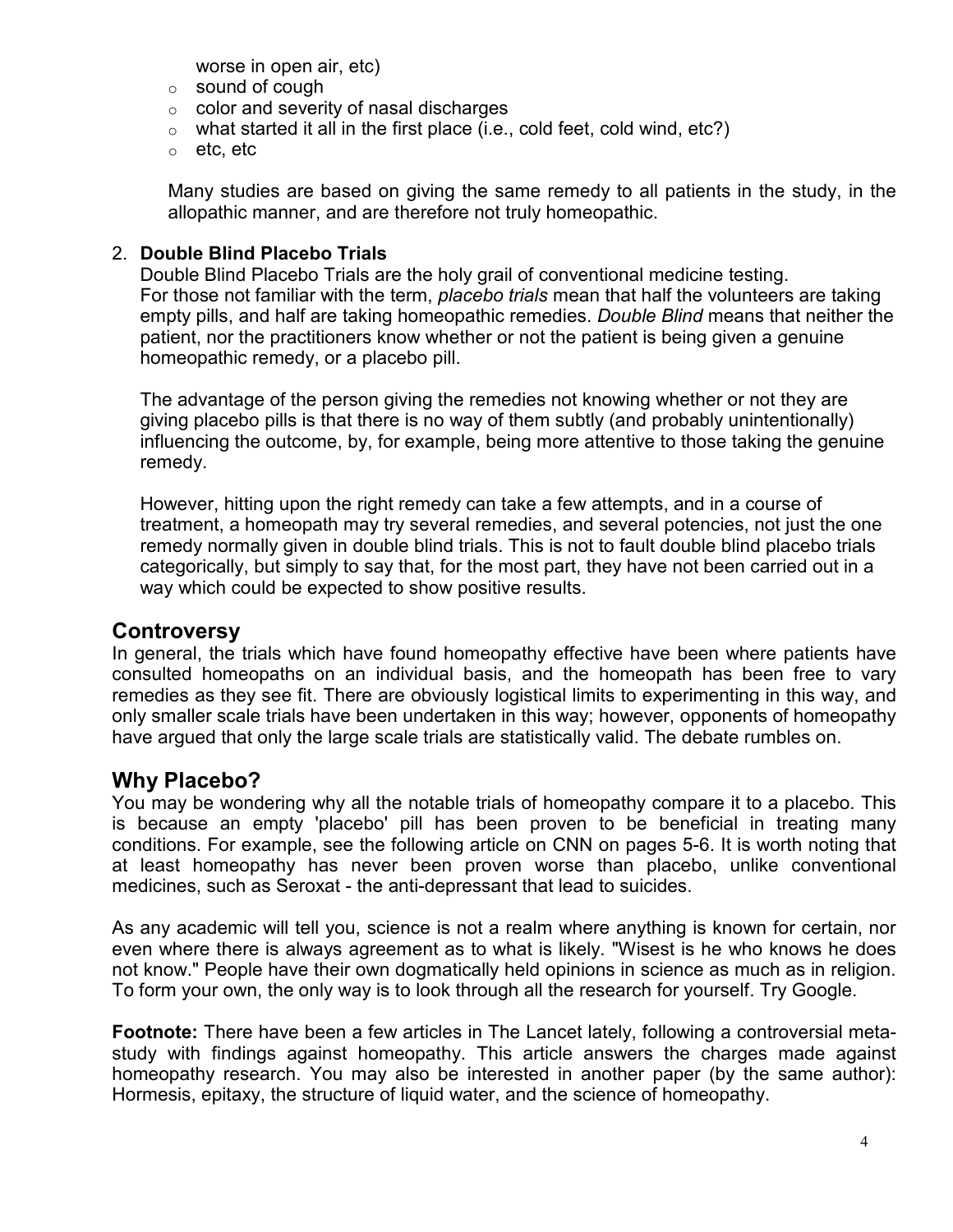# **Placebos: Deceptive Benefits**

November 27, 2000 Web posted at: 12:29 p.m. EST (1729 GMT) By Jeffrey P. Kahn, Ph.D., M.P.H. Director, Center for Bioethics University of Minnesota

National Institutes of Health held a conference last week to discuss one of the oldest aspects of medicine: the use of placebos. There is no doubt that placebos -- inert substances given in place of active drugs -- have a beneficial effect on patients who take them. So what's wrong with using placebos? When a doctor gives patients a placebo, patients have to be deceived into thinking they are getting an effective therapy for it to "work." In research, subjects have to be blind as to whether they are receiving the new drug being tested or are in the placebo control group. The problem then is that placebos rely on deception as part of medical care or on the possibility of withholding effective therapy in order to answer a research question. So how far should we be willing to go for potential health benefits or to answer a research question?

### **Why Deny the Placebo Effect?**

We know that placebos actually work, that is, that they have a positive effect. But to get the placebo effect requires that patients be deceived into thinking they are taking actual medicine. When they find out that they were actually taking sugar pills, two things happen. First, symptoms can quickly return and second, they begin to mistrust their doctor. Neither outcome is welcome, and can have much greater and long-lasting negative effects than any beneficial placebo effect.

### **Honesty in Research**

The case for placebos is somewhat easier to make in research. Placebo controls have long been a part of the research enterprise, used as the best way of assessing whether new drugs actually have an effect on the disease or illness they are intended to treat. Under the rules of informed consent, subjects must be told if placebos will be used in research, and that they may be among those who receive it. Whether a subject goes into the active agent or placebo group depends on chance, much like the roll of dice, and only after the research ends will anyone know who was in each group?

The only problem with this approach is that prospective subjects often don't appreciate the fact that they may be in the placebo group. Studies have shown that the vast majority of subjects believe that they will be put into the research group that is best for their treatment. But researchers don't prejudge what's best for subjects, and if every subject received what was perceived to be in his or her best medical interests, research would be very difficult to conduct. Of course it may be the case that those in the placebo group do better -- not because the placebo has more therapeutic effect, but because it has fewer side effects than the drug being tested. Whatever the outcome, such misunderstanding undermines the trust from subjects on which research depends.

### **Should we Test with Placebos When Effective Therapies Exist?**

Recent debate has focused on whether it is ever acceptable to use placebo controls in research when it means withholding effective therapy. The problem arises in parts of the developing world where effective therapies are either unavailable or unaffordable. Research may lead to the development of more affordable treatments, but the most effective way to do so is to test the new therapy against a placebo rather than against existing (but locally unavailable) therapy.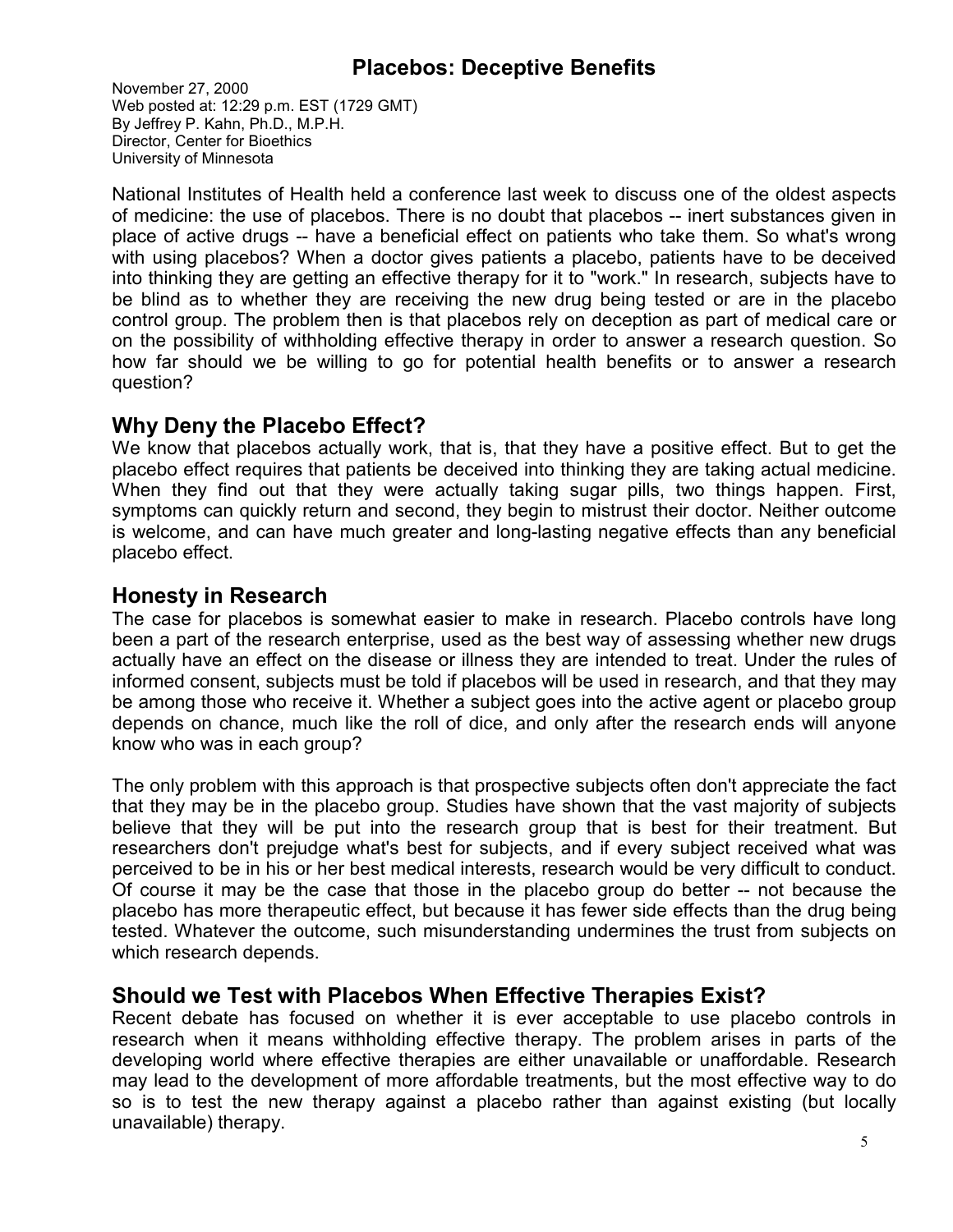A recent meeting of the World Medical Association concluded that new treatments should be tested against the best current treatments and that placebos should be used only when no treatment exists, based largely on the argument that such a policy is the only way to protect research subjects from exploitation. But such a policy will also deprive the same subjects - and the groups from which they come -- of the benefits they could realize from proscribed research. This tension is far from resolved, and points to the need for greater efforts to balance the world community's important concern for subjects with a tendency toward exporting moral judgment along with research projects.

So should we rethink the use of placebos? If patients understand their use by physicians, and if their use offers real benefits to willing research subjects, then there may be a place for them yet. Or maybe we're just deceiving ourselves.

> The National Institutes of Health held a conference last week to discuss one of the oldest aspects of medicine -- the use of placebos, which undoubtedly have a beneficial effect on patients who take them. So what's wrong with using placebos? When a doctor gives patients a placebo, patients have to be deceived into thinking they are getting an effective therapy for it to "work." In research, subjects have to be blind as to whether they are receiving the new drug being tested or are in the placebo control group. The problem is that placebos rely on deception as part of medical care or on the possibility of withholding effective therapy in order to answer a research question. How far should we be willing to go for potential health benefits or to answer a research question?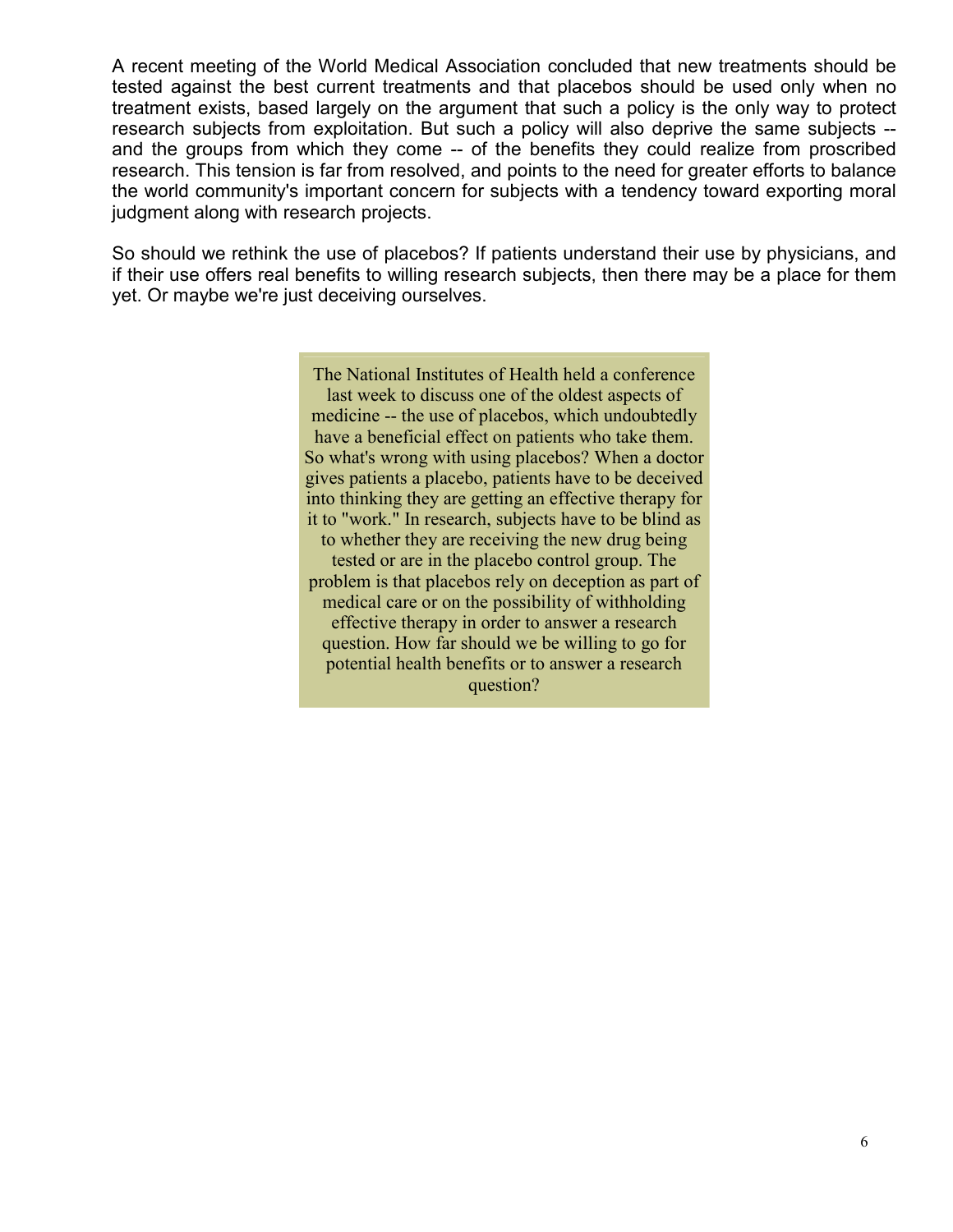#### **CERTIFIED HOMEOPATHY ONLINE COURSE - SESSION 4 – QUESTION & ANSWERS**

| NAME:    |  |
|----------|--|
| ADDRESS: |  |
|          |  |
| PHONE:   |  |
| FAX:     |  |
| E-MAIL:  |  |

Please be sure to fill out the information above, complete the test and e-mail or fax it back to us at iridology@netzero.net or 530-878-1119. We will grade your question & answer session and will let you know if we have any questions or concerns.

- 1. What does "placebo trials" mean?
- 2. What does "double blind" mean?
- 3. When taking homeopathic remedies, it's best to take as many remedies as you can at the same time to stop the symptoms. T/F
- 4. How would you feel if you found out that you were taking a placebo instead of a medication for an illness? For this exercise please imagine that you've gone to a medical doctor for treatment. Please be honest in your feelings about this. Please explain why you feel the way you do about this.

- 5. In 2007 there were only 3.8 million U.S. adults taking homeopathy. T/F
- 6. What must be listed on the labels of homeopathic remedies?